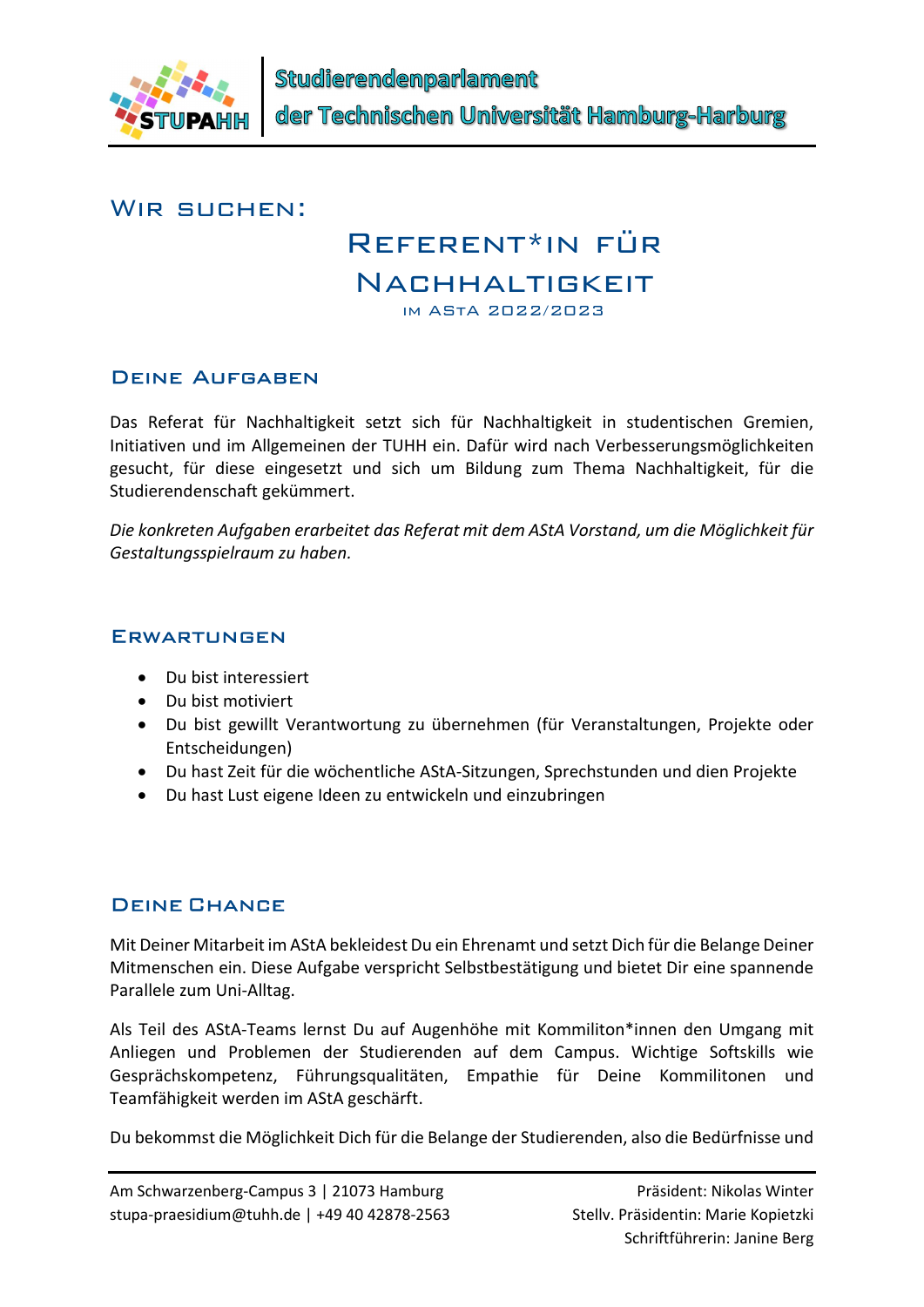

der Technischen Universität Hamburg-Harburg

Forderungen von Dir und Deinen Kommiliton\*innen, einzusetzen. Dabei lernst Du alle Facetten der Universität kennen, denn neben deinem Studium wirst Du Dich sicherlich auf das hochschulpolitische Parkett begeben und auch mit der Verwaltung das ein oder andere Problem angehen und diskutieren.

Als AStA-Mitglied bekommst Du eine monatliche Aufwandsentschädigung von 200€.

#### Du bist interessiert? Los geht's!

Dann bewirb Dich beim Präsidium des Studierendenparlaments!

Als Bewerber\*in musst Du ordentlich immatrikuliertes Mitglied der Studierendenschaft der TUHH sein. Die Bewerbung muss die folgende Form besitzen:

- 1. Titel des Amtes
- 2. Vor- und Zuname
- 3. Anschrift
- 4. Fachschaftszugehörigkeit
- 5. Angaben zum Arbeitsprogramm der Kandidatin oder des Kandidaten.
- 6. Angaben zu bisheriger Gremienarbeit.
- 7. Eigenhändig unterschriebene Erklärung der Kandidatin oder des Kandidaten, dass er oder sie zur Kandidatur bereit ist.

Wenn Du noch Fragen zum Amt der\*des Referent\*in für Gleichstellung hast, dann komm während der Sprechzeiten im AStA vorbei! Dort wird dir jeder gerne deine Fragen beantworten.

Bitte sende uns Deine Bewerbung als PDF an stupa-praesidium@tuhh.de zu. Als zu wählende Person sollst du dich auf einer Sitzung des Studierendenparlaments selbst vorstellen und Fragen zu dir und der Tätigkeit beantworten beziehungsweise selbst stellen.

Es gelten §10 und §37 der Wahlordnung der Studierendenschaft der TUHH.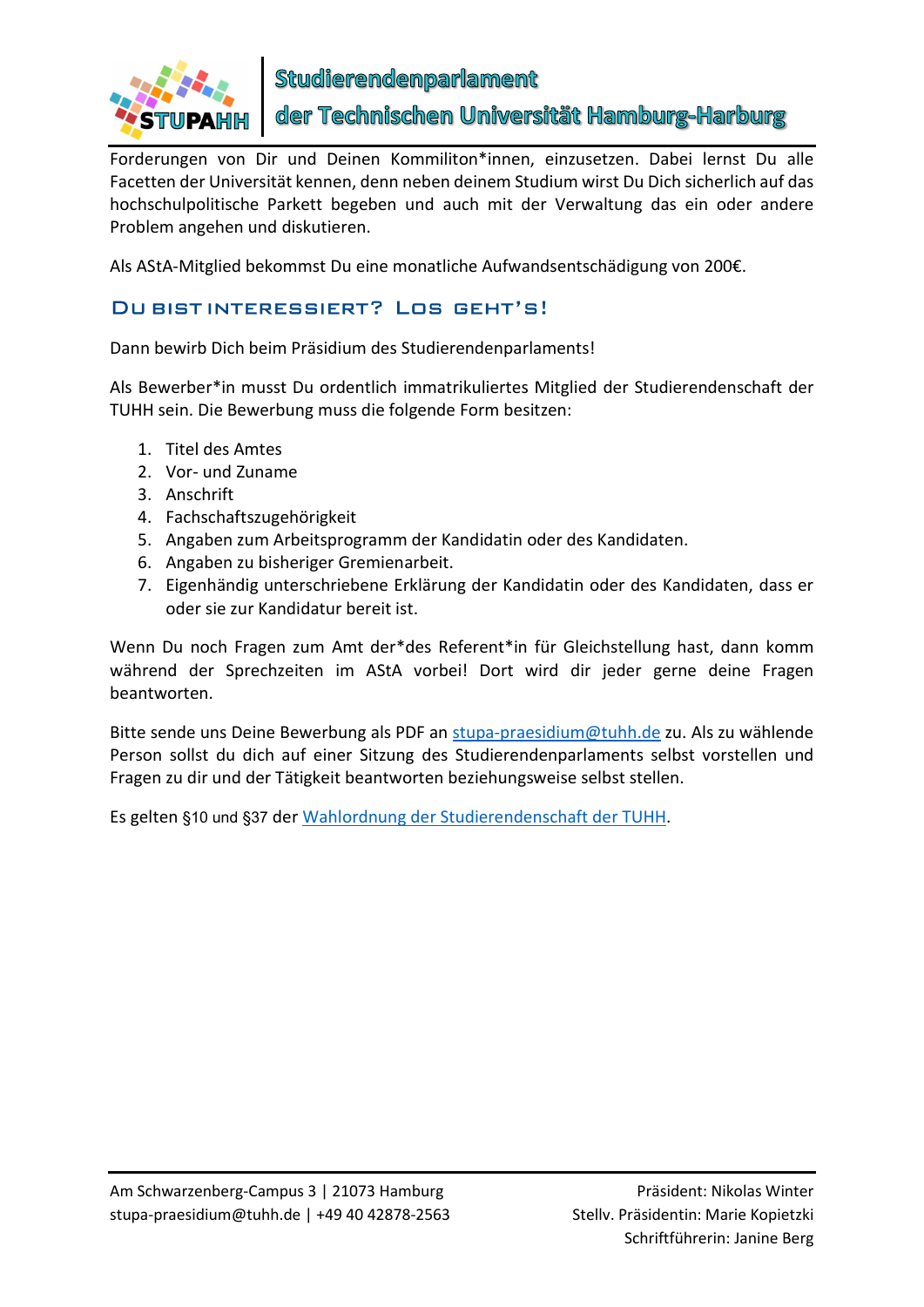

We are looking for:

## Department for Sustainability

in the AStA 2022/2023

## Your Tasks

The Department for Sustainability advocates for sustainability in student bodies, initiatives and in general at TUHH. For this purpose, possibilities for improvement are sought and advocated for, and education on the topic of sustainability for the student body is addressed.

Each department discusses their specific tasks with the AStA chairpersons in order to have the possibility to implement their own ideas.

## Expectations

- · You should be interested in or passionate about this issue
- You are motivated to research and invest your time in it
- · You want to formulate ideas and concepts and present them to make them happen
- You want to change and improve the current situation
- You want to take up responsibility for these matters
- · You have time for the mandatory AStA meetings wednesday 2:00 PM and your consultation hours

## Your opportunity

Taking action in the AStA is an honorary position, you will be able to help a lot of other students. Being an advisor is a self-affirmative and fulfilling position. It also generates a fascinating and exciting concurrent activity to day to day student life.

Having tasks in the AStA team trains your personal soft skills and communication, to acknowledge matters of all kinds and interest levels and help others is the main function of this position. You will learn about consultation competence, leadership, big scale organizing, negotiation competence and empathy for different situations.

You have the chance to represent the wants of the student body and your general needs and problems you think we face every day. You will have a chance to get to know TUHH in a different light and what happens below the surface student life. If you feel dedicated and want to be involved the validation of making changes for the better give a nice push for your personal development